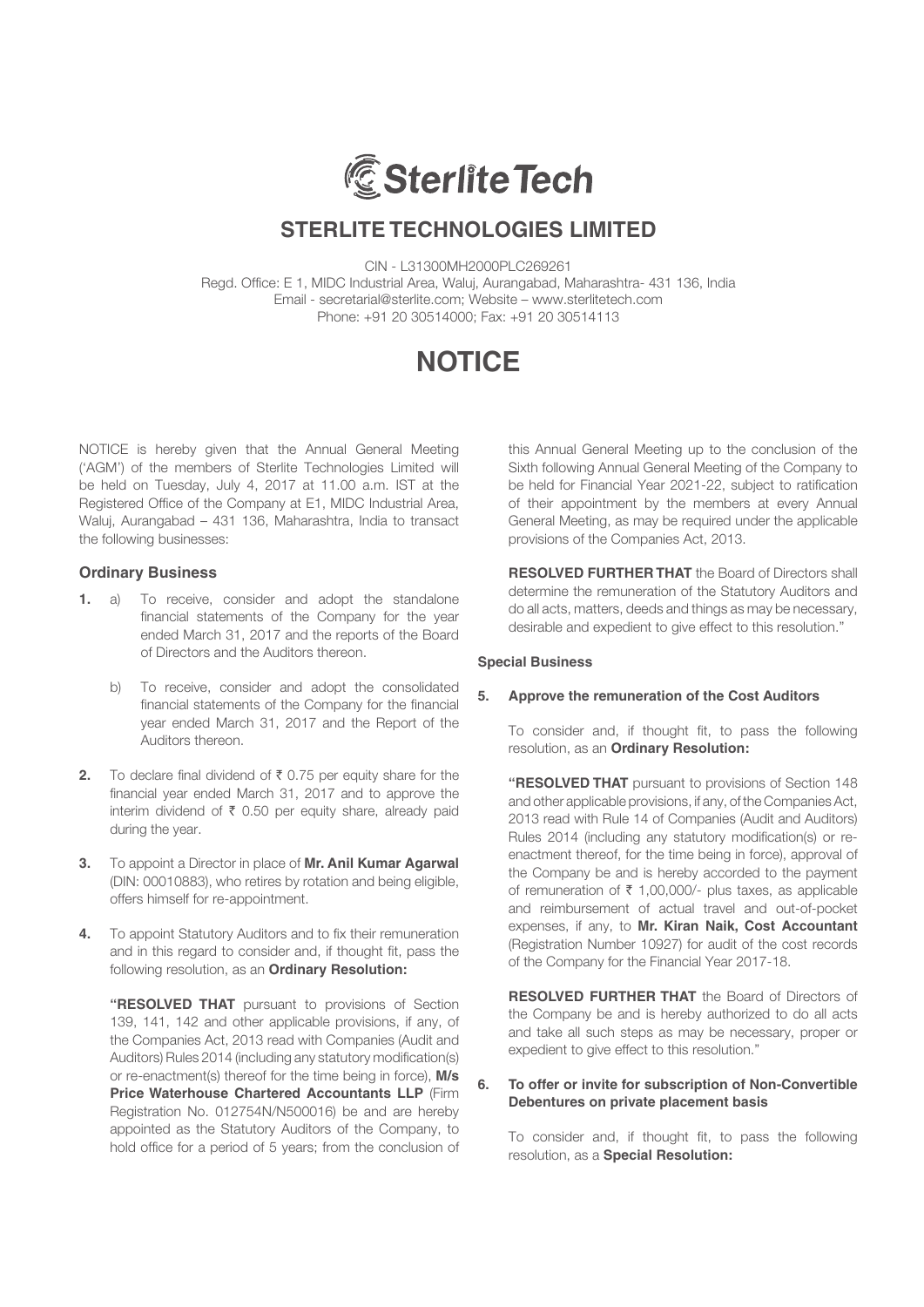**"RESOLVED THAT** pursuant to the provisions of Sections 42, 71 and all other applicable provisions, if any, of the Companies Act, 2013, read with the Companies (Prospectus and Allotment of Securities) Rules, 2014 the Securities and Exchange Board of India (Issue and Listing of Debt Securities) Regulations, 2008, Securities and Exchange Board of India (Listing Obligations and Disclosure Requirements) Regulations, 2015 and other applicable SEBI regulations and guidelines, (including any statutory modifications, amendments or re-enactments thereto), and subject to the provisions of the Articles of Association of the Company, consent of the Company be and is hereby accorded to the Board of Directors of the Company (hereinafter referred to as the "Board" which term shall be deemed to include person(s) authorised and / or any committee which the Board may have constituted or hereinafter constitute to exercise its powers including the powers conferred by this resolution) for making offer(s) or invitation(s) to subscribe to the issue of secured / unsecured redeemable Non-Convertible Debentures on a private placement basis, in one or more series / tranches on such terms and conditions as the Board of Directors of the Company may, from time to time, determine and consider proper and most beneficial to the Company including, without limitation, as to when the said Debentures be issued, the consideration for the issue, utilization of the issue proceeds and all matters connected with or incidental thereto; such that the aggregate amount does not exceed ` **1000 Crores** during a period of one year from the date of passing of this resolution and that the said borrowing is within the overall borrowing limit of the Company.

 **RESOLVED FURTHER THAT** the Board of Directors or person(s) as may be authorized by the Board, be and is/ are hereby authorized to do all such acts, deeds, matters and things as may be necessary, desirable, expedient for mortgaging and / or charging the properties of the Company and for giving effect to the aforesaid resolution."

**7. Raising of the funds through Qualified Institutional Placement (QIP)/ External Commercial Borrowings (ECBs) with rights of conversion into Shares/ Foreign Currency Convertible Bonds (FCCBs)/ American Depository Receipts (ADRs)/ Global Depository Receipts (GDRs) /Optionally or Compulsorily Convertible Redeemable Preference Shares (OCPs/CCPs) etc. pursuant to Section 62 of Companies Act, 2013**

 To consider and, if thought fit, to pass the following resolution, as a **Special Resolution:**

**"RESOLVED THAT** pursuant to Section 62(1)(c) and all other applicable provisions, if any, of the Companies Act,

2013 (including any statutory modifications, amendments or re-enactments thereto for the time being in force) and the applicable rules thereunder (the **"Act"**) and any applicable subsisting sections of the Companies Act, 1956, as amended, and the enabling provisions of the Memorandum of Association and Articles of Association of the Company, and subject to and in accordance with any other applicable law or regulation, in India or outside India, including without limitation, the provisions of the Securities and Exchange Board of India (Issue of Capital and Disclosure Requirements) Regulations, 2009 (the **"SEBI ICDR Regulations"**) (including any statutory modification or re-enactment thereof, for the time being in force), the Securities and Exchange Board of India (Listing Obligations and Disclosure Requirements) Regulations, 2015, the provisions of the Foreign Exchange Management Act, 1999, as amended, including the Foreign Exchange Management (Transfer or Issue of Security by a Person Resident Outside India) Regulations, 2000, as amended, the Issue of Foreign Currency Convertible Bonds and Ordinary Shares (Through Depository Receipt Mechanism) Scheme, 1993, as amended, and in accordance with the rules, regulations, guidelines, notifications, circulars and clarifications issued thereon from time to time by the Government of India (**"GOI"**), the Reserve Bank of India (**"RBI"**), the Securities and Exchange Board of India (**"SEBI"**), the Registrar of Companies (the **"RoC"**), the stock exchanges where the shares of the Company are listed (the **"Stock Exchanges"**), and/ or any other competent authorities, and subject to any required approvals, consents, permissions and / or sanctions of the Ministry of Corporate Affairs, the Ministry of Commerce & Industry (Foreign Investment Promotion Board / Secretariat for Industrial Assistance), the SEBI, the RoC, the RBI and any other appropriate statutory, regulatory or other authority and subject to such conditions and modifications as may be prescribed, stipulated or imposed by any of them while granting such approvals, consents, permissions and / or sanctions, which may be agreed to by the Board of Directors of the Company (hereinafter called the **"Board"** which term shall be deemed to include any committee which the Board has constituted or may hereinafter constitute to exercise its powers including the power conferred by this resolution), the consent, authority and approval of the Company be and is hereby accorded to the Board to, create, issue, offer and allot (including with provisions for reservation on firm and / or competitive basis, of such part of issue and for such categories of persons including employees of the Company, as may be permitted), either in India or in the course of inter¬national offering(s) in one or more foreign markets, equity shares of the Company (the **"Equity Shares"**), American depository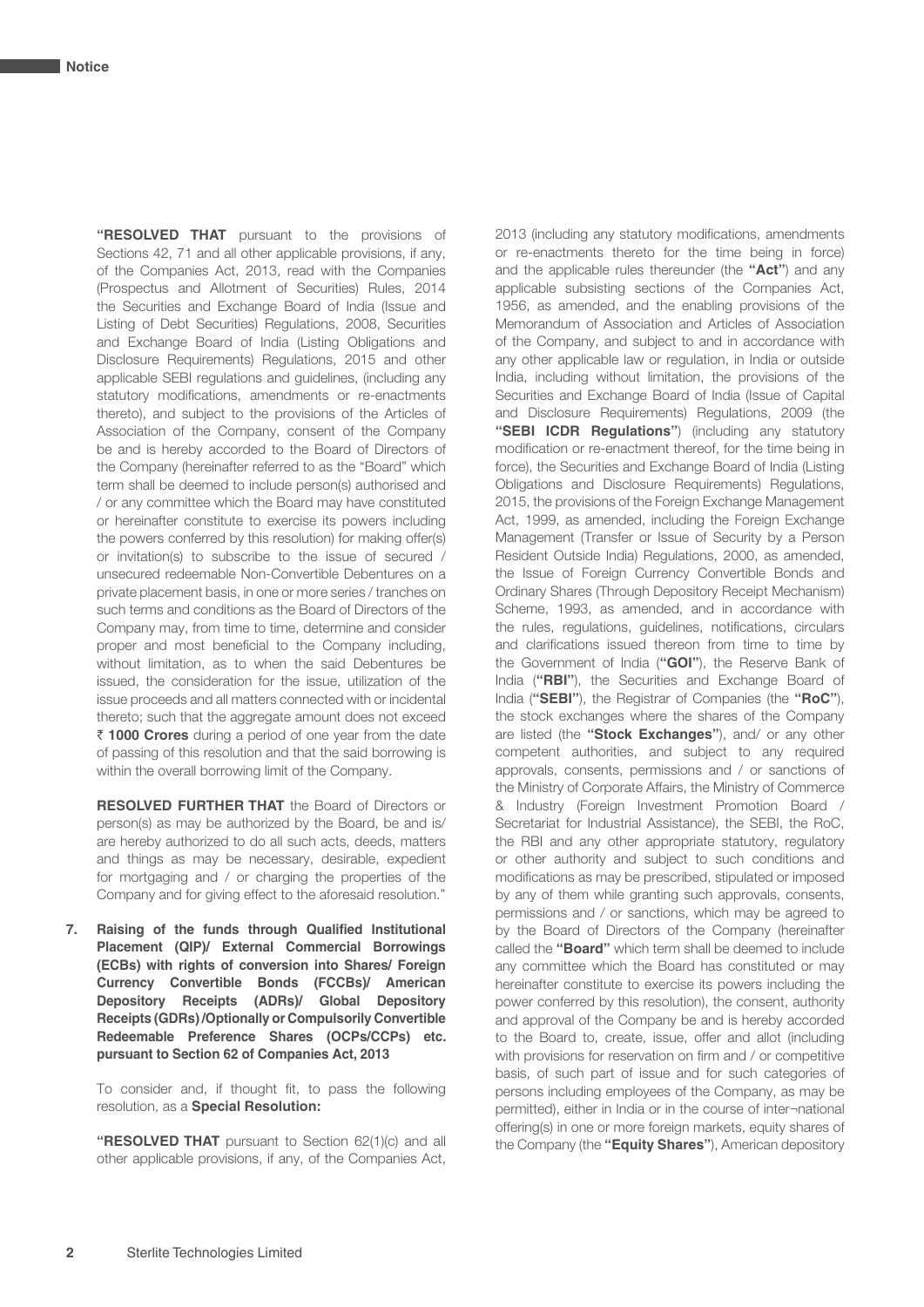receipts, global depository receipts, foreign currency convertible bonds and/ or other financial instruments convertible into or exercisable for Equity Shares (including warrants, or otherwise, in registered or bearer form), fully convertible debentures, partly convertible debentures and / or any security convertible into Equity Shares with or without voting / special rights and/ or securities linked to Equity Shares and / or securities with or without detachable warrants with right exercisable by the warrant holder to convert or subscribe to Equity Shares pursuant to a green shoe option, if any (all of which are hereinafter collectively referred to as the **"Securities"**) or any combination of Securities, in one or more tranches, whether rupee denominated or denominated in foreign currency, through public and / or private offerings and / or on preferential allotment basis or any combination thereof or by issue of prospectus and / or placement document and/ or other permissible / requisite offer document to any eligible person(s), including but not limited to qualified institutional buyers in accordance with Chapter VIII of the SEBI ICDR Regulations, or otherwise, foreign / resident investors (whether institutions, incorporated bodies, mutual funds, individuals or otherwise), venture capital funds (foreign or Indian), alternative investment funds, foreign institutional investors, foreign portfolio investors, Indian and / or bilateral and / or multilateral financial institutions, non-resident Indians, stabilizing agents, state industrial development corporations, insurance companies, provident funds, pension funds, and / or any other categories of investors whether or not such Investors are members of the Company (collectively called the **"Investors"**), as may be decided by the Board at its discretion and permitted under applicable laws and regulations for an aggregate amount not exceeding ` **1000 Crores** or equivalent thereof inclusive of such premium as may be fixed on such Securities at such a time or times, in such a manner and on such terms and conditions including security, rate of interest, discount (as permitted under applicable law) etc., as may be deemed appropriate by the Board at its absolute discretion including the discretion to determine the categories of Investors to whom the offer, issue and allotment shall be made to the exclusion of other categories of Investors at the time of such offer, issue and allotment considering the prevailing market conditions and other relevant factors and wherever necessary in consultation with lead manager(s) and / or underwriter(s) and / or other advisor(s) for such issue.

**RESOLVED FURTHER THAT** if any issue of Securities is made by way of a Qualified Institutional Placement in terms of Chapter VIII of the SEBI ICDR Regulations (hereinafter referred to as **"Eligible Securities"** within the meaning of the SEBI ICDR Regulations), the allotment of the Eligible Securities, or any combination of Eligible Securities as may be decided by the Board shall be completed within twelve months from the date of this Resolution or such other time as may be allowed under the SEBI ICDR Regulations from time to time at such a price being not less than the price determined in accordance with the pricing formula provided under Chapter VIII of the SEBI ICDR Regulations. The Company may, in accordance with the applicable laws, also offer a discount of not more than 5% or such percentage as permitted under applicable law on the price calculated in accordance with the pricing formula provided under the SEBI ICDR Regulations.

**RESOLVED FURTHER THAT** in the event that Equity Shares are issued to qualified institutional buyers under Chapter VIII of the SEBI ICDR Regulations, the relevant date for the purpose of pricing of the Equity Shares shall be the date of the meeting in which the Board decides to open the proposed issue of Equity Shares and in the event that convertible securities (as defined under the SEBI ICDR Regulations) are issued to qualified institutional buyers under Chapter VIII of the SEBI ICDR Regulations, the relevant date for the purpose of pricing of such securities, shall be either the date of the meeting in which the Board decides to open the issue of such convertible securities or the date on which the holders of such convertible securities become entitled to apply for the equity shares, as may be determined by the Board.

 **RESOLVED FURTHER THAT** the relevant date for the determination of applicable price for the issue of any other Securities shall be as per the regulations / guidelines prescribed by the SEBI, the Ministry of Corporate Affairs, the RBI, the GOI through their various departments, or any other regulator and the pricing of any Equity Shares issued upon the conversion of the Securities shall be made subject to and in compliance with the applicable rules and regulations.

 **RESOLVED FURTHER THAT** in pursuance of the aforesaid resolution:

- a) the Securities to be so offered, issued and allotted shall be subject to the provisions of the Memorandum of Association and Articles of Association of the Company;
- b) the Equity Shares that may be issued by the Company shall rank pari passu with the existing Equity Shares of the Company in all respects; and
- c) the Equity Shares to be issued on conversion of Securities shall be appropriately adjusted for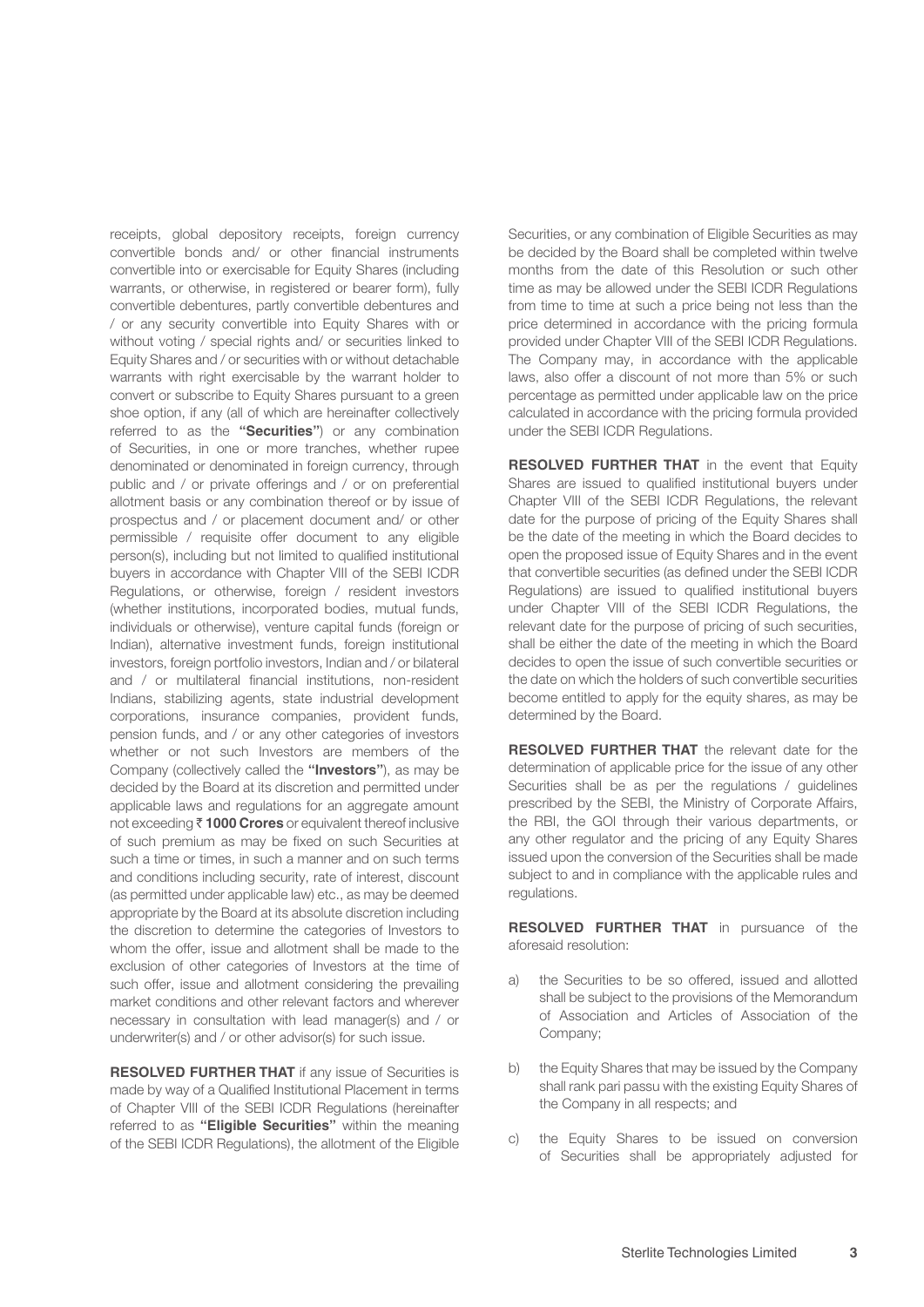corporate actions such as bonus issue, rights issue, stock split, consolidation of stock, merger, demerger, transfer of undertaking, sale of division or any such capital or corporate re-organisation or restructuring.

**RESOLVED FURTHER THAT** without prejudice to the generality of the above, subject to applicable laws, regulations and guidelines and subject to approvals, consents and permissions, if any, of any governmental body, authority or regulatory institution including any conditions as may be prescribed in granting such approvals or permissions by such governmental authority or regulatory institution, the aforesaid Securities may have such features and attributes or any terms or combination of terms that provide for the tradability and free transferability thereof in accordance with the prevailing practices in the capital markets including but not limited to the terms and conditions for issue of additional Securities and the Board be and is hereby authorized in its absolute discretion in such manner as it may deem fit, to dispose of such Securities that are not subscribed to.

 **RESOLVED FURTHER THAT** the Board be and is hereby authorized to issue and allot such number of Equity Shares as may be required to be issued and allotted upon conversion of any Securities or as may be necessary in accordance with the terms of the offering, all such Equity Shares ranking pari passu with the existing Equity Shares in all respects.

 **RESOLVED FURTHER THAT** for the purpose of giving effect to the resolution described above, the Board be and is hereby authorized on behalf of the Company to do all such acts, deeds, matters and things including but not limited to finalization and approval of the preliminary as well as final offer document(s), determining the form and manner of the issue, including the class of investors to whom the Securities are to be issued and allotted, number of Securities to be allotted, issue price, face value, discounts permitted under applicable law (now or hereafter), premium amount on issue / conversion of the Securities, if any, rate of interest, execution of various agreements, deeds, instruments and other documents, including the private placement offer letter, creation of mortgage/ charge in accordance with the provisions of the Act in respect of any Securities as may be required either on pari passu basis or otherwise, as it may in its absolute discretion deem fit, necessary, proper or desirable, and to give instructions or directions

and to settle all questions, difficulties or doubts that may arise in regard to the issue, offer or allotment of Securities and utilization of the issue proceeds and to accept and to give effect to such modifications, changes, variations, alterations, deletions, additions as regards the terms and conditions as may be required by the SEBI, the RoC, the lead managers, or other authorities or agencies involved in or concerned with the issue of Securities and as the Board may in its absolute discretion deem fit and proper in the best interest of the Company without being required to seek any further consent or approval of the members or otherwise, and that all or any of the powers conferred on the Company and the Board vide this Resolution may be exercised by the Board or such committee thereof as the Board has constituted or may constitute in this behalf, to the end and intent that the members shall be deemed to have given their approval thereto expressly by the authority of this Resolution, and all actions taken by the Board or any committee constituted by the Board to exercise its powers, in connection with any matter(s) referred to or contemplated in any of the foregoing resolutions be and are hereby approved, ratified and confirmed in all respects.

 **RESOLVED FURTHER THAT** the Board be and is hereby authorized to engage / appoint the lead managers, underwriters, guarantors, depositories, custodians, registrars, stabilizing agent, trustees, bankers, lawyers, advisors and all such agencies as may be involved or concerned in such offerings of Securities and to remunerate them by way of commission, brokerage, fees or the like and also to enter into and execute all such arrangements, agreements, memoranda, documents etc. with such agencies and to seek the listing of such Securities on one or more national and/ or international stock exchange(s).

 **RESOLVED FURTHER THAT** the Board be and is hereby authorized to delegate (to the extent permitted by law) all or any of the powers herein conferred to any committee of directors, or any whole-time director or directors or any other officer or officers of the Company to give effect to the aforesaid resolution.

> By order of the Board of Directors of **Sterlite Technologies Limited**

Place : Pune Company Secretary

Date : April 26, 2017 **Amit Deshpande**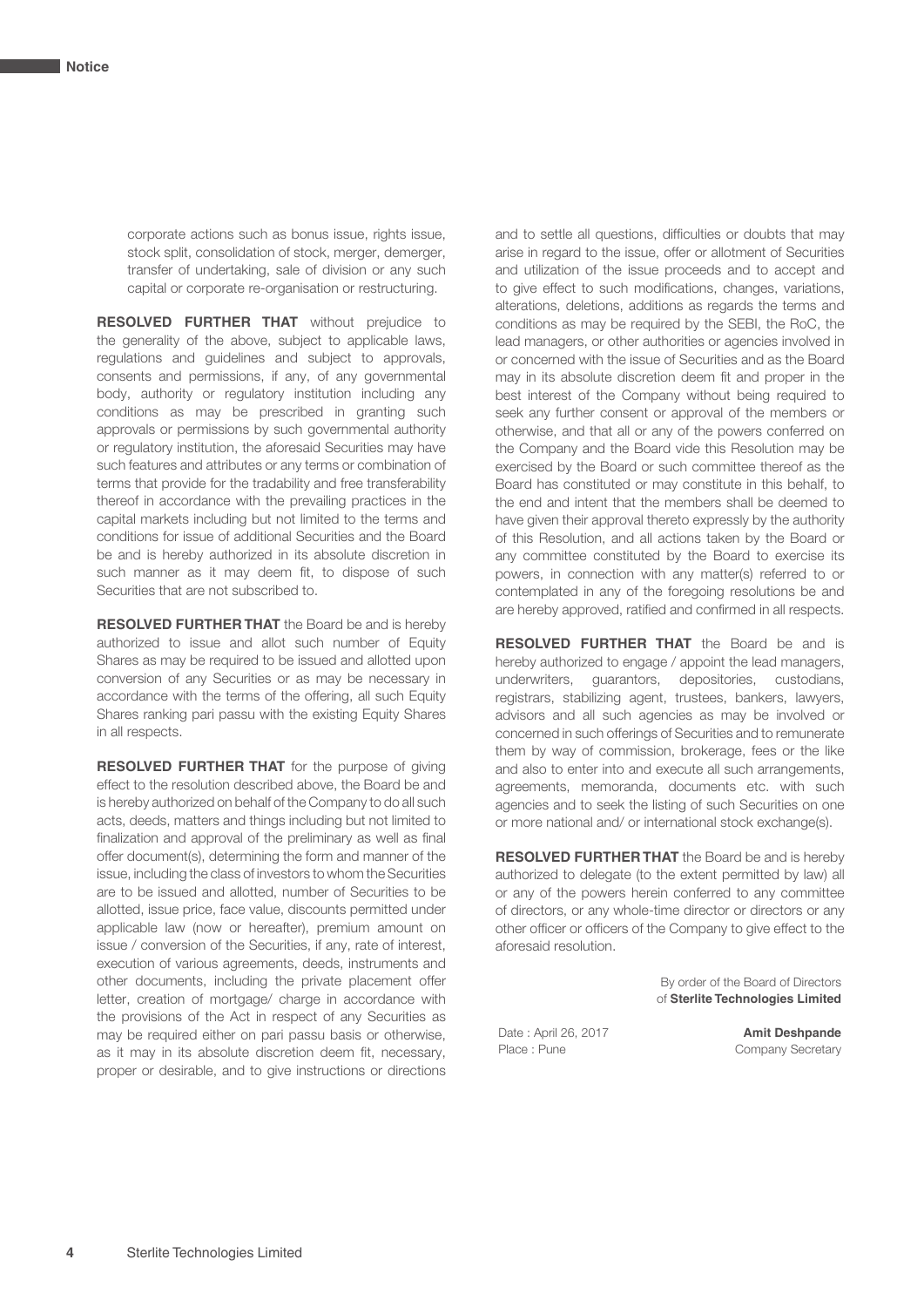#### **Notes:**

- 1. An Explanatory Statement pursuant to Section 102 (1) of the Companies Act, 2013, relating to the Special Businesses to be transacted at the meeting is annexed hereto.
- 2. A MEMBER ENTITLED TO ATTEND AND VOTE AT THE GENERAL MEETING, IS ENTITLED TO APPOINT A PROXY TO ATTEND AND VOTE IN THE MEETING, INSTEAD OF HIMSELF/HERSELF AND THE PROXY NEED NOT BE A MEMBER OF THE COMPANY.
- 3. Proxies, in order to be effective, must be duly filled, stamped, signed and deposited at the Registered Office of the Company not later than 48 hours before the commencement of the meeting. A form of Proxy and Admission Slip is enclosed.

 A person can act as a proxy on behalf of members not exceeding 50 (fifty) and holding in the aggregate not more than 10 % of the total share capital of the Company carrying voting rights. A member holding more than 10% of the total share capital of the Company carrying voting rights may appoint a single person as proxy and such person shall not act as a proxy for any other person or shareholder.

- 4. During the period beginning 24 hours before the time fixed for the commencement of the meeting and ending with the conclusion of the meeting, a member would be entitled to inspect the proxies lodged at any time during the business hours of the Company, provided that not less than three days of notice in writing is given to the Company.
- 5. Corporate Members intending to send their authorized representative to attend the Meeting are requested to send a certified copy of the Board Resolution authorizing their representative to attend and vote on their behalf at the Meeting.
- 6. The Register of Directors and Key Managerial Personnel and their shareholding and Register of Contracts or Arrangements in which Directors are interested, will be available for inspection by the members at the Meeting.
- 7. The certificate from the Statutory Auditors of the Company certifying that the Company's Employees Stock Option Schemes are being implemented in accordance with the Securities and Exchange Board of India (Share Based Employee Benefits) Regulations, 2014 and in accordance with the resolutions passed by the members of the Company, will be available for inspection by the Members at the AGM.
- 8. As required under Securities and Exchange Board of India (Listing Obligations and Disclosure Requirements)

Regulations, 2015 ("the Listing Regulations"), and Secretarial Standard 2 on General Meetings, details in respect of directors seeking re-appointment at the AGM, are separately annexed hereto.

- 9. The Register of Members and Share Transfer Books will remain closed from Saturday, July 1, 2017 to Tuesday, July 4, 2017 (both days inclusive) for determining the names of members eligible for dividend on Equity Shares, if declared at the Meeting.
- 10. If Dividend on Equity Shares as recommended by the Board of Directors for the financial year ended March 31, 2017 is approved at the AGM, payment of such dividend will be made within a period of 30 days from the date of declaration as under –
	- a) To all Beneficial Owners in respect of shares held in dematerialized form as per the data as may be made available by the National Securities Depository Limited and the Central Depository Services (India) Limited as of the close of business hours on Friday, June 30, 2017.
	- b) To all Members in respect of shares held in physical form after giving effect to valid transfers in respect of transfer requests lodged with the Company on or before the close of business hours on Friday, June 30, 2017.
- 11. Members wishing to claim dividends, which has remained unclaimed, are requested to correspond with Registrar and Transfer. Agents Members are requested to note that dividends not claimed within seven years from the date of transfer to the Company's Unpaid Dividend Account, will, as per Section 205A of the Companies Act, 1956 (Section 124 of the Companies Act, 2013), be transferred to the Investors Education and Protection Fund.
- 12. All correspondence relating to transfer and transmission of shares, sub-division of shares, issue of duplicate share certificates, change of address, dematerialization of shares, payment of dividend etc. will be attended to and processed at the office of Registrar & Share Transfer Agent viz. Karvy Computershare Private Limited, Hyderabad ('Karvy'). For contact details of the Registrars and Share Transfer Agents please refer to Corporate Governance Report in the Annual Report.
- 13. Members holding shares in dematerialized form are requested to intimate all changes pertaining to their bank details, NECS, ECS mandates, power of attorney, change of address/name/email address(es), etc. to their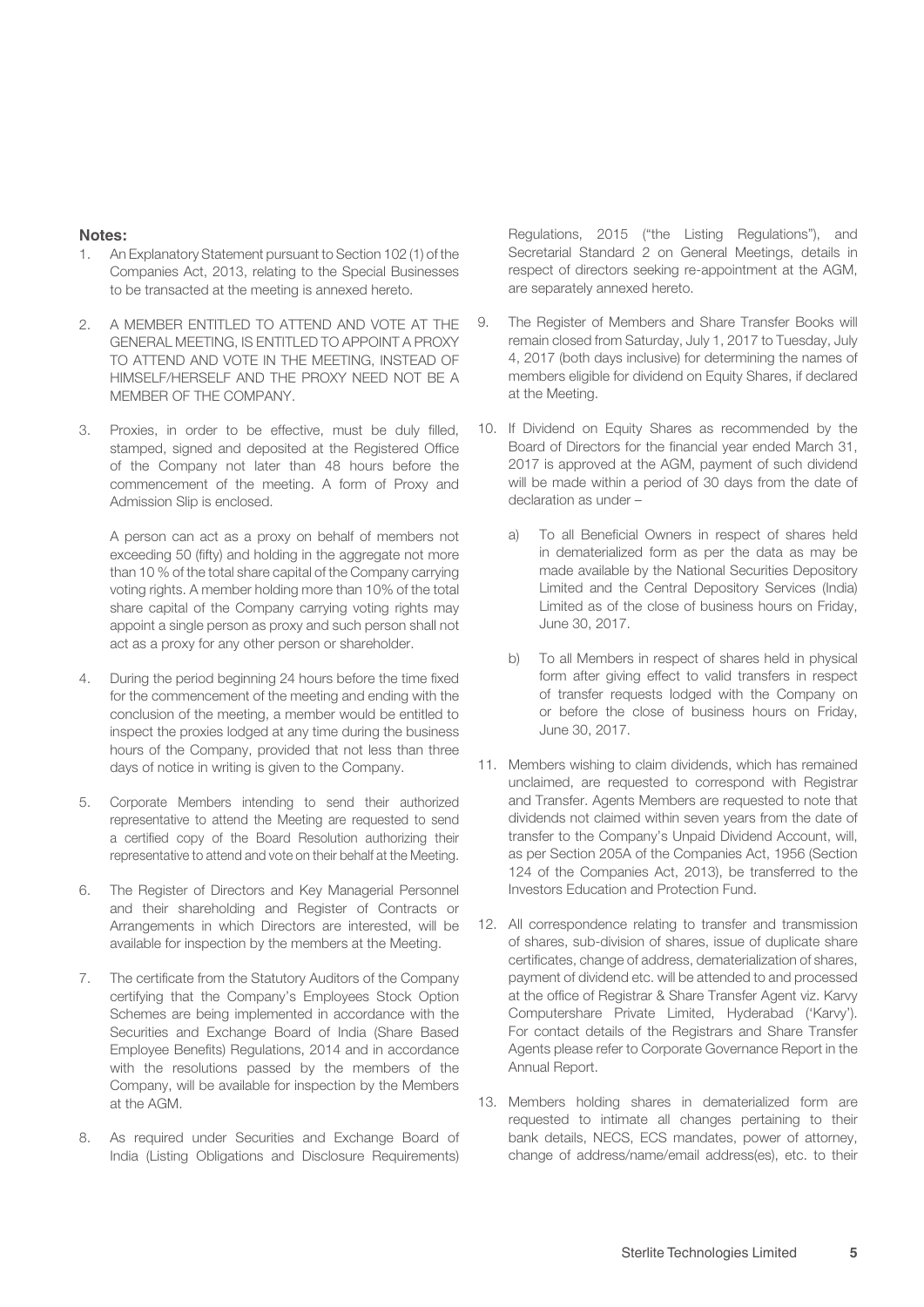Depository Participant only and not to the Company's Registrars and Share Transfer Agents. Changes intimated to the Depository Participant will automatically get reflected in the Company's records which will help the Company and its Registrar and Share Transfer Agents to provide efficient and better service to the Members. Members holding shares in physical form are requested to advice such changes to Karvy.

- 14. Members holding shares in physical form are requested to consider converting their holding to dematerialized form to eliminate all risks associated with physical shares and for ease in portfolio management. Members can contact Karvy, or directly approach any depository participant for assistance in this regard.
- 15. Reserve Bank of India has initiated National Electronic Clearing Service (NECS) for credit of dividend directly to the bank account of Members.
	- Members holding shares in dematerialized form are requested to register their latest Bank Account details (Core Banking Solutions enabled account number, 9 digit MICR and 11 digit IFS code) with their Depository Participant.
	- Members holding shares in physical form are requested to provide their latest Bank Account details (Core Banking Solutions enabled account number, 9 digit MICR and 11 digit IFS code) along with their folio number to Karvy.
- 16. Members holding shares in dematerialized form would receive their dividend directly to the bank account nominated by them through their Depository Participant, subject to validity of the same.
- 17. Members who hold shares in physical form in multiple folios in identical names or joint holding in the same order of names are requested to send the share certificates to Karvy, for consolidation into a single folio.
- 18. The members who are interested to avail of nomination facility may obtain the necessary application from Karvy.
- 19. The Securities and Exchange Board of India (SEBI) has mandated the submission of Permanent Account Number (PAN) by every participant in securities market. Members holding shares in electronic form are, therefore, requested to submit their PAN to their Depository Participants with whom they are maintaining their demat accounts. Members holding shares in physical form can submit their PAN to the Company / Karvy.
- 20. Non-Resident Indian Members are requested to inform Karvy, immediately of:
	- (a) Change in their residential status on return to India for permanent settlement.
	- (b) Particulars of their bank account maintained in India with complete name, branch, account type, account number and address of the bank with pin code number, if not furnished earlier.
- 21. The queries, if any, on the Annual Report should be sent to the Company in the name of Company Secretary or Chief Financial Officer at its Corporate Office at 4th Floor, Godrej Millenium, 9 Koregaon Road, Pune 411001, Maharashtra, India in such a way that the Company will receive the same at least 7 (seven) days before the AGM.
- 22. All documents proposed for approval, if any, in the above Notice and documents specifically stated to be open for inspection in the Explanatory Statement are open for inspection at the Registered Office of the Company between 2.00 p.m. and 5.00 p.m. on all working days (except Saturdays, Sundays and Holidays) up to the date of announcement of the voting results.
- 23. Transfer of dividend: Those members who have not so far encashed their dividend warrants for the years from 2009- 10, to 2016-17 may claim or approach Karvy, for payment thereof as the same will be transferred to the Investor Education and Protection Fund of the Central Government, pursuant to Section 125 of the Companies Act, 2013 as under:

| Dividend for the year | Due Date for Transfer |
|-----------------------|-----------------------|
| 2009 - 10             | August 19, 2017       |
| $2010 - 11$           | October 25, 2018      |
| $2011 - 12$           | October 17, 2019      |
| $2012 - 13$           | September 11, 2020    |
| $2013 - 14$           | September 24, 2021    |
| $2014 - 15$           | September 9, 2022     |
| $2015 - 16$           | October 6, 2023       |
| 2016 - 17 (Interim)   | December 9, 2023      |

- 24. To support the 'Green Initiative', the Members who have not registered their e-mail addresses are requested to register the same with their Depository Participants or with Karvy to enable us to send them the communications meant for the members via email.
- 25. The business set out in the Notice will be transacted through remote e-voting and ballot paper at the venue of the meeting and the Company is providing facility for the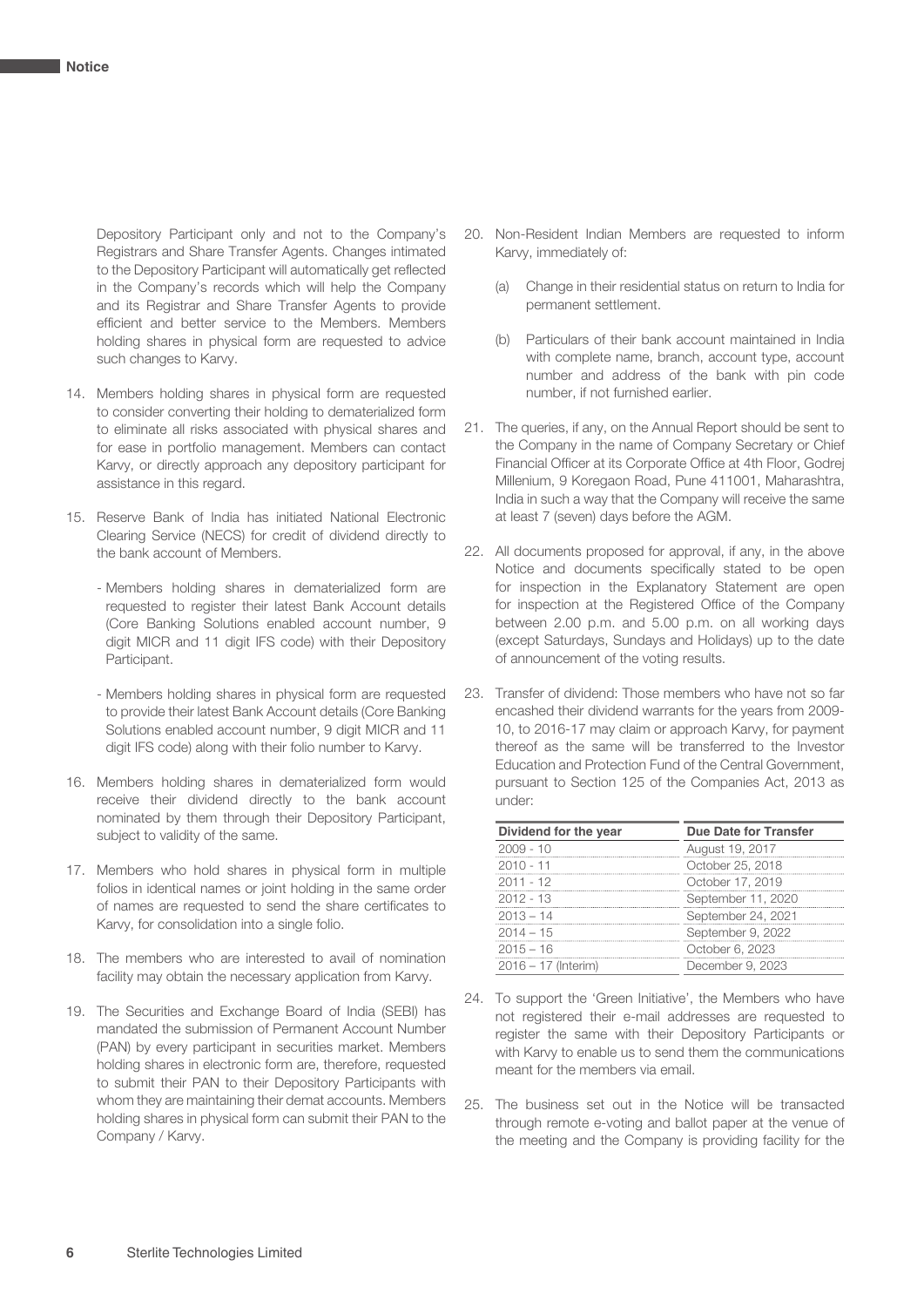same. The complete details of the instructions for remote e- voting and voting at the venue of the AGM are annexed to this notice.

- 27. A route map to the venue of the AGM has been provided at the end of this Notice.
	- By order of the Board of Directors of **Sterlite Technologies Limited**
- 26. Members attending the AGM are requested to bring their copies of Annual Report along with the duly filled attendance slip.
- Date : April 26, 2017 **Amit Deshpande**

Place : Pune Company Secretary

#### **Additional information as required under Regulation 36(3) of the Listing Regulations and Secretarial Standard 2 on General Meetings**

#### **Mr. Anil Kumar Agarwal (Particulars as on April 1, 2017)**

| 00010883                                                                  |
|---------------------------------------------------------------------------|
| July 9, 1952                                                              |
| October 30, 2006                                                          |
| Mr. Anil Kumar Agarwal founded the Sterlite Group in 1979 and is          |
| the Executive Chairman of Vedanta Resources Plc, a London Listed          |
| Company and also the Chairman Emeritus of Vedanta Limited. Mr.            |
| Agarwal has over 40 years of entrepreneurial and business experience.     |
| To be re-appointed as non-executive director liable to retire by rotation |
| Nil                                                                       |
| Nil                                                                       |
| Nil                                                                       |
|                                                                           |
| - Nil                                                                     |
|                                                                           |
| Nil                                                                       |
| Brother of Mr. Pravin Agarwal, Vice Chairman & Whole-time Director        |
|                                                                           |
|                                                                           |

#### **Explanatory Statement**

[Pursuant to Section 102 of the Companies Act, 2013 ('the Act')]

#### **Item 5**

In terms of the provisions of Section 148 of the Companies Act, 2013 read with Rule 14 of Companies (Audit and Auditors) Rules 2014, the Board of Directors of the Company shall appoint an individual who is a cost accountant in practice on the recommendations of the Audit Committee, which shall also recommend remuneration for such cost auditor. The remuneration recommended by the Audit Committee shall be considered and approved by the Board of Directors and ratified by the shareholders.

On recommendation of the Audit Committee at its meeting held on April 26, 2017, the Board of Directors of the Company has considered and approved appointment of Mr. Kiran Naik, Cost Accountant, for the conduct of the Cost Audit of the Company at a remuneration of  $\bar{\tau}$  1,00,000 per annum plus Taxes as applicable and reimbursement of actual travel and out of pocket expenses for the Financial Year 2017-18.

The resolution at Item No. 5 of the Notice is set out as an Ordinary Resolution for approval and ratification by the Members in terms of Section 148 of the Companies Act, 2013.

The Directors or Key Management Persons or their relatives do not have any concern or interest, financially or otherwise, in passing of the said resolution.

#### **Item 6**

The Non-Convertible Debentures ('NCD') issued on private placement basis is also a source of borrowings raised by the Company. The Shareholders have passed an ordinary resolution under Section 180(1)(c) of the Companies Act, 2013 on August 19, 2014, approving the borrowing limit of  $\bar{\tau}$  3,000 Crores beyond the paid-up capital and free reserves of the Company.

Under Rule 14 of the Companies (Prospectus and Allotment of Securities) Rules, 2014 ('Rules'), a company making a private placement of its securities is required to obtain the approval of the Members by way of a Special Resolution for each offer or invitation. However, in case the offer or invitation is for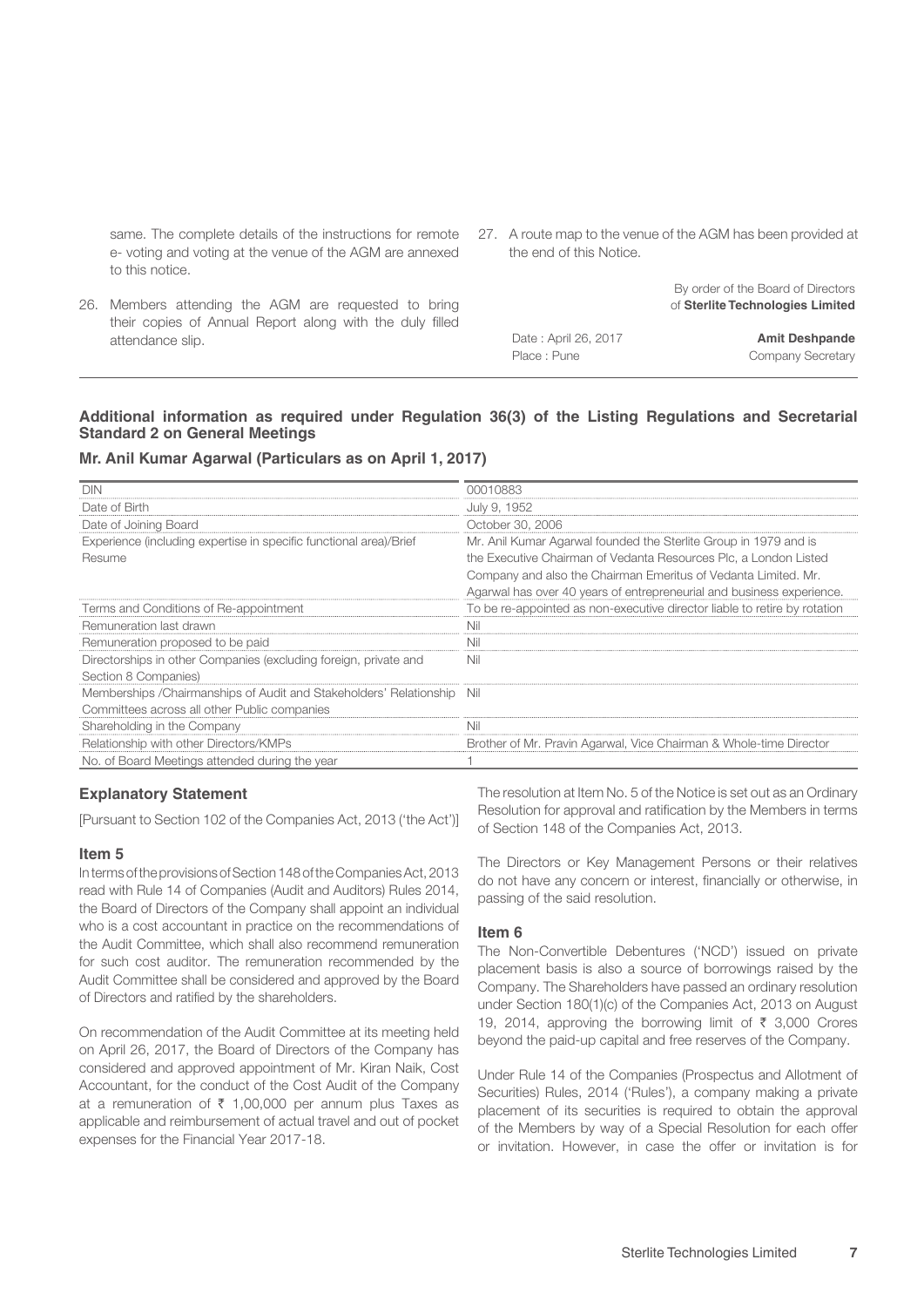NCDs, such Special Resolution would be valid for a year. It is therefore proposed to obtain approval of the Members under Sections 42, 71 and other applicable provisions, if any, of the Act, read together with the Rules framed thereunder, to enable the Company to make private placement of its NCDs, in one or more tranches within such limits as set out in the Resolution.

In view of the aforesaid provisions, you are requested to grant your consent to the enabling Special Resolution as set out at Agenda Item No. 6 of the accompanying Notice.

The Directors or Key Management Persons or their relatives do not have any concern or interest, financial or otherwise, in passing of the said Special Resolution.

#### **Item 7**

The Company requires adequate capital to meet the needs of growing business. While it is expected that the internal generation of funds would partially finance the need for capital and debt raising would be another source of funds, it is thought prudent for the Company to have enabling approvals to raise a part of the funding requirements for the said purposes as well as for such other corporate purposes as may be permitted under applicable laws through the issue of appropriate securities as defined in the resolution, in Indian or international markets.

The fund raising may be through a mix of equity/equity-linked instruments, as may be appropriate. Members' approval is sought for the issue of securities linked to or convertible into Equity Shares or depository receipts of the Company. It is, therefore, proposed to raise funds through best suited securities/instruments including FCCBs, ECBs, QIPs, ADRs, GDRs, etc. to meet capital expenditure and long term working capital requirements of the Company.

Section 62(1)(c) of the Act, and Listing Regulations, provide inter alia, that where it is proposed to increase the subscribed share capital of the Company by allotment of further shares, such further shares shall be offered to the persons, who on the date of the offer are holders of the equity shares of the Company, in proportion to the capital paid-up on those shares as of that date unless the Members decide otherwise. The Resolution, if passed, will have the effect of allowing the Board to issue and allot Securities to the investors who may or may not be the existing members of the Company.

The Company may also opt for issue of securities through Qualified Institutional Placement ('QIP'). 'QIP' of the shares of the Company would be less time consuming and more economical than other modes of raising capital. As per Chapter VIII of the SEBI ICDR Regulations, an issue of securities on QIP basis shall be made at a price not less than the average of the weekly high and low of the closing prices of the related shares quoted on the

stock exchange during the two weeks preceding the 'Relevant date.' In case of QIP Issuance the special resolution has a validity period of 12 months before which allotments under the authority of said resolution should be completed.

As the pricing of the offer cannot be decided except at a later stage, it is not possible to state the price of shares to be issued. However, the same would be in accordance with the provisions of the SEBI ICDR Regulations, Act or any other guidelines/ regulations/consents as may be applicable or required.

In case of issue of convertible bonds and/or equity shares through depository receipts, the price will be determined on the basis of the current market price and other relevant guidelines.

The Resolution at Item No. 7 is an enabling resolution conferring authority on the Board to do all acts and deeds, which may be required to issue/offer Securities of appropriate nature at appropriate time, including the size, structure, price and timing of the issue(s) /offer(s) at the appropriate time(s). The detailed terms and conditions for the domestic/international offering will be determined in consultation with the Lead Managers, Merchant Bankers, Global Business Coordinators, Guarantors, Consultants, Advisors, Underwriters and/or such other intermediaries as may be appointed for the issue/offer. Wherever necessary and applicable, the pricing of the issue/offer will be finalized in accordance with applicable guidelines in force. As and when the Board does take a decision on matters on which it has the discretion, necessary disclosures will be made to the relevant stock exchanges on which the equity shares are listed under the provisions of the Listing Regulations.

The Stock Exchange for the same purpose is the BSE Limited and the National Stock Exchange of India Limited. The issue / allotment / conversion would be subject to the receipt by the Company of regulatory approvals, if any. The conversion of Securities held by foreign investors, into Equity Shares would be subject to the applicable foreign investment cap.

The Directors recommend this special resolution at Item No.7 of the accompanying Notice for the approval of the Members of the Company.

The Directors or Key Management Persons or their relatives do not have any concern or interest, financial or otherwise in passing of the said special resolution.

> By order of the Board of Directors of **Sterlite Technologies Limited**

Date : April 26, 2017 **Amit Deshpande**

Company Secretary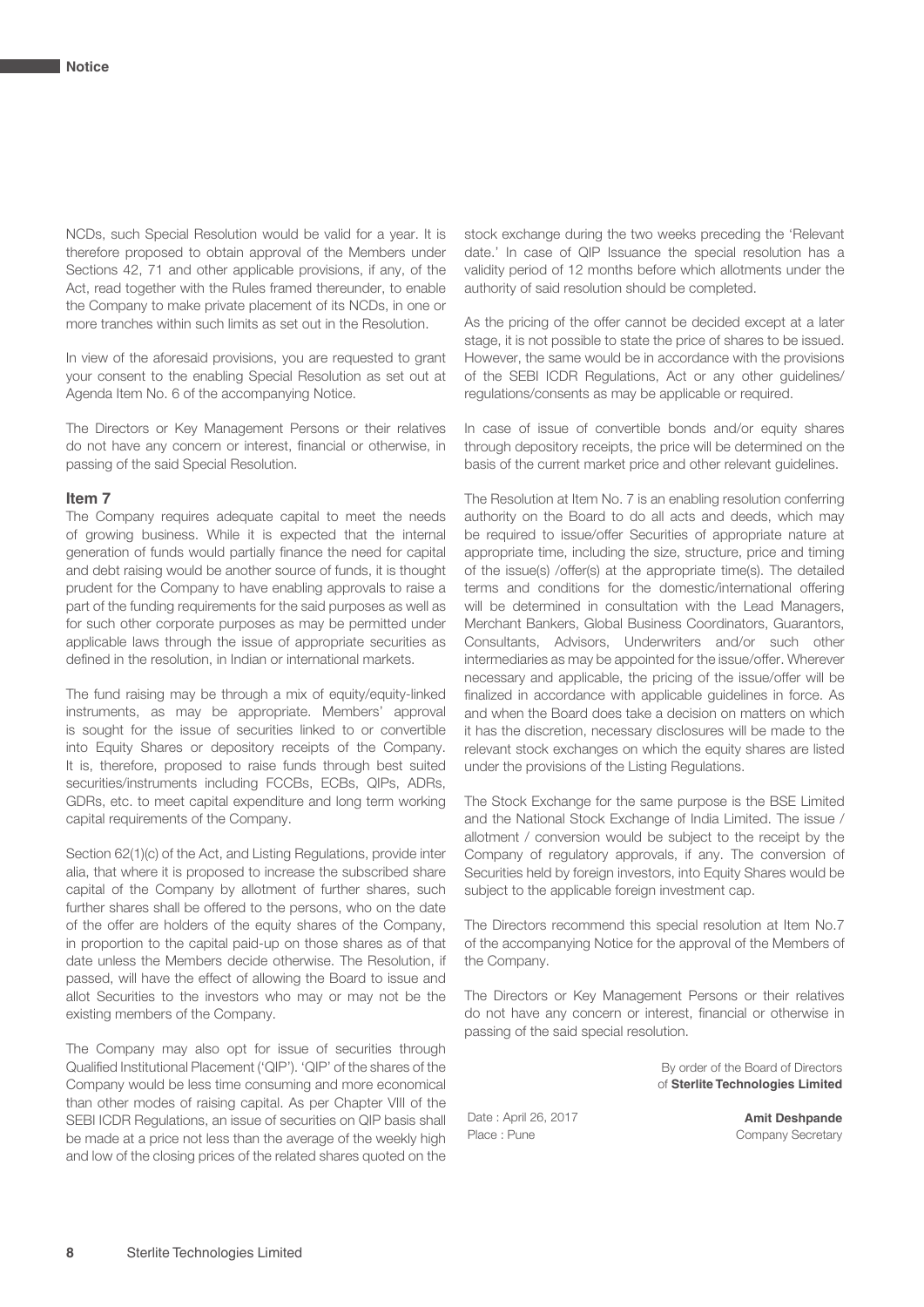#### **General Instructions For E-Voting**

- Pursuant to Section 108 of the Companies Act, 2013 read with Rule 20 of the Companies (Management & Administration) Rules, 2014 as substituted vide Companies (Management & Administration) Amendment Rules, 2015 and Regulation 44 of the Listing Regulations, the Company is pleased to offer the option of exercising their votes electronically through electronic voting system ('e-voting') to all the members of the Company. The Business mentioned in this Notice may be transacted through e-voting. The members may cast their votes using an electronic voting system from a place other than the venue of the Meeting ('remote e-voting'). For this purpose, the Company has engaged the services of Karvy Computershare Private Limited ('Karvy') as the Authorised Agency (Service provider) to provide e-voting facilities. The manner of carrying out e-voting are provided herein below.
- ii. The facility for voting, through ballot paper, will also be made available at the AGM and the members attending the AGM who have not already cast their votes by remote e-voting shall be able to exercise their right at the AGM.
- iii. The members who have cast their vote by remote e-voting may also attend the Meeting but shall not be entitled to cast their vote again.
- iv. The voting rights of the Members shall be in proportion to the paid-up value of their shares in the equity capital of the Company as on the cut-off date being Tuesday, June 27, 2017. A person, whose name is recorded in the register of members or in the register of beneficial owners maintained by the depositories as on the cut-off date, i.e. Tuesday, June 27, 2017 only shall be entitled to avail the facility of remote e-voting /voting at the meeting through Ballot Papers.
- v. A person who is not a member as on the cut-off date should treat this notice for information purpose only.
- vi. The Board of Directors has appointed CS Pawan G Chandak (FCS 6429, CP no. 6687), or CS Kuldeep Ruchandani (FCS no 7971 & CP no. 8563) Partners, KPRC & Associates, Practising Company Secretaries, as Scrutinizer to scrutinize the process of remote e-voting and voting at the venue of the meeting in a fair and transparent manner.
- vii. The Scrutinizer shall immediately after the conclusion of voting at the AGM, count the votes cast at the AGM and thereafter unblock the votes cast through remote e-voting in the presence of at least two (2) witnesses not in the employment of the Company. The Scrutinizer shall submit a consolidated Scrutinizers Report of the total votes cast

in favour of or against, if any, not later than two (2) days after the conclusion of the AGM to the Chairman of the Company. The Chairman, or any other person authorised by the Chairman, shall declare the result of the voting forthwith.

viii. The resolutions will be deemed to be passed on the AGM date subject to receipt of the requisite numbers of votes in favour of the Resolutions.

 Please read the instructions given below before exercising the vote. The Notice of the Annual General Meeting and this Communication are also available on the website of the Company at www.sterlitetech.com and that of the Service provider 'Karvy' at www.evoting.karvy.com.

 The instructions for the Shareholders for remote e-voting are as under:

- 1. The remote e-Voting will be kept open from Saturday, July 01, 2017 from 10.00 a.m. (IST) till Monday, July 03, 2017 up to 5.00 p.m. (IST).
- 2. Launch internet browser by typing the URL: https://evoting. karvy.com
- 3. Enter the login credentials (i.e. User ID and password mentioned above). Your Folio No. /DP ID- Client ID will be your User ID. However, if you are already registered with Karvy for e-voting, you can use your existing User ID and password for casting your vote.

| l Iser – ID | For Members holding shares in Demat Form:-               |  |  |  |  |  |  |  |
|-------------|----------------------------------------------------------|--|--|--|--|--|--|--|
|             | a) For NSDL: 8 Character DP ID followed by 8             |  |  |  |  |  |  |  |
|             | Digits Client ID                                         |  |  |  |  |  |  |  |
|             | b) For CDSL :- 16 digits beneficiary ID                  |  |  |  |  |  |  |  |
|             | For Members holding shares in Physical Form:-            |  |  |  |  |  |  |  |
|             | Event no. followed by Folio Number registered            |  |  |  |  |  |  |  |
|             | with the company                                         |  |  |  |  |  |  |  |
| Password    | Your Unique password is printed in this                  |  |  |  |  |  |  |  |
|             | communication/ or sent via email along with              |  |  |  |  |  |  |  |
|             | the Notice sent in electronic form.                      |  |  |  |  |  |  |  |
| Captcha     | Enter the Verification code <i>i.e.</i> please enter the |  |  |  |  |  |  |  |
|             | alphabets and numbers in the exact way as                |  |  |  |  |  |  |  |
|             | they are displayed for security reasons.                 |  |  |  |  |  |  |  |

- 4. Please contact our toll free No. 1-800-34-54-001 for any further clarifications.
- 5. After entering these details appropriately, click on "LOGIN".
- 6. You will now reach password change Menu wherein you are required to mandatorily change your password. The new password shall comprise minimum 8 characters with at least one upper case (A-Z), one lower case (a-z), one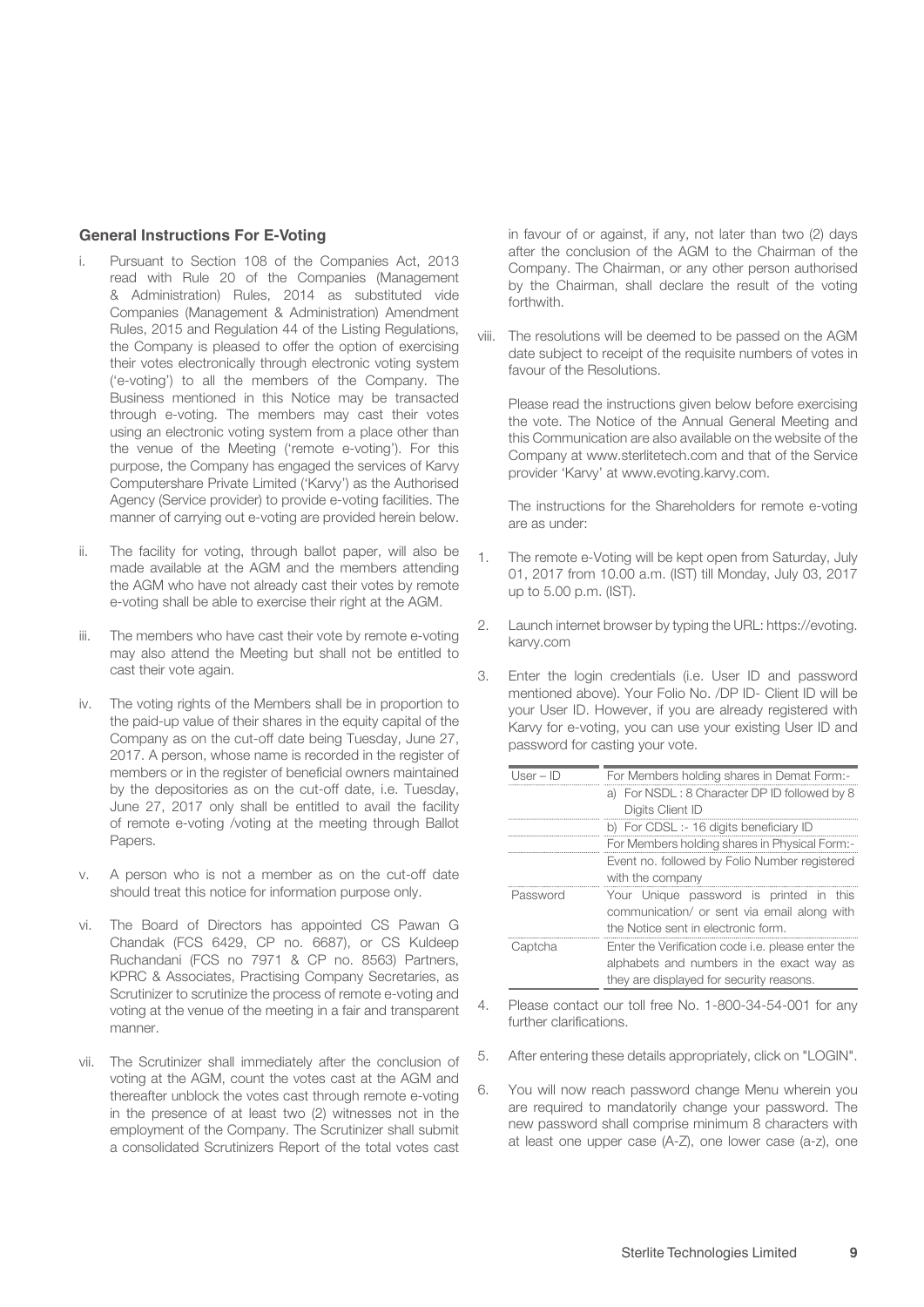numeric (0-9) and a special character (@,#,\$,etc.). The system will prompt you to change your password and update your contact details like mobile number, email ID, etc. on first login. You may also enter a secret question and answer of your choice to retrieve your password in case you forget it. **It is strongly recommended that you do not share your password with any other person and that you take utmost care to keep your password confidential.**

- 7. You need to login again with the new credentials.
- 8. On successful login, the system will prompt you to select the E-Voting Event Number for Sterlite Technologies Limited.
- 9. On the voting page enter the number of shares (which represents the number of votes) as on the cut-off date under "FOR/AGAINST" or alternatively, you may partially enter any number of shares held, "FOR" and partially "AGAINST" but the total number of shares mentioned both "FOR/AGAINST" taken together should not exceed your total shareholding as on the cut-off date, as mentioned above. You may also choose the option "ABSTAIN" and the shares held will not be counted under either head.
- 10. Members holding multiple folios / demat accounts shall choose the voting process separately for each of the folios / demat accounts.
- 11. Voting has to be done for each item of the Notice separately. In case you do not desire to cast your vote on any specific item it will be treated as abstained.
- 12. You may then cast your vote by selecting an appropriate option and click on "Submit".
- 13. A confirmation box will be displayed. Click "OK" to confirm else "CANCEL" to modify. Once you confirm, you will not be allowed to modify your vote. **During the voting period, Members can login any number of times till they have voted on the Resolution(s).**
- 14. Corporate / Institutional Members (i.e. other than Individuals, HUF, NRI, etc.) are also required to send scanned certified true copy (PDF Format) of the Board Resolution / Authority Letter, etc., together with attested specimen signature(s) of the duly authorized representative(s), to the Scrutinizer at e-mail ID: **pawan.chandak@kprc.co.in or kuldeep. ruchandani@kprc.co.in.** They may also upload the same in the e-voting module in their login. The scanned image of the above mentioned documents should be in the naming format "Corporate Name\_EVENT NO."
- 15. In case a person has become a member of the Company after dispatch of the AGM Notice but on or before the cutoff date i.e. Tuesday, June 27, 2017 may write to Karvy on the email id einward.ris@karvy.com or to Mr. Rajeev Kumar contact no 040-67161524 at Karvy (Unit Sterlite Technologies Limited) Karvy Computershare Private Limited, Karvy Selenium Tower B, Plot 31-32, Gachibowli, Financial District, Nanakramguda, Hyderabad -500 032, requesting for the user id and password. After receipt of the same, please follow all the steps as mentioned above to cast the vote.
- 16. Once the vote on a resolution is cast by a Member, the Member shall not be allowed to change it subsequently. Further, the Members who have cast their votes electronically shall not be allowed to vote again at the Meeting.
- 17. In case of Members receiving physical copy of the AGM Notice by Courier [for Members whose email IDs are not registered with the Company/Depository Participant(s)]:
	- User ID and initial password as provided in cover slip.
	- (ii) Please follow all steps as mentioned above, to cast your vote.
- 18. The remote e-voting period commences on Saturday, July 01, 2017 at 10:00 A.M. and ends on Monday, July 03, 2017 at 5:00 P.M. During this period, the Members of the Company holding shares in physical form or in dematerialized form, as on the cut-off date, being Tuesday, June 27, 2017 may cast their vote by electronic means in the manner and process set out hereinabove. The e-voting module shall be disabled for voting thereafter.
- 19. The Members who are entitled to vote but have not exercised their right to vote through remote e-voting may vote at the AGM through Ballot Papers.
- 20. In case of any query pertaining to e-voting, please visit Help & FAQ's section available at Karvy's website https:// evoting.karvy.com or contact Mr. Rajeev Kumar, Contact No. 040-67161524 at Karvy Computershare Private Limited, Karvy Selenium Tower B, Plot 31-32, Gachibowli, Financial District, Nanakramguda, Hyderabad – 500 032.
- 21. The Results declared along with the Scrutinizer's Report(s) will be available on the website of the Company (www.sterlitetech.com) and on Karvy's website (https:// evoting.karvy.com) after communication of the same to the BSE Limited and the National Stock Exchange of India Limited.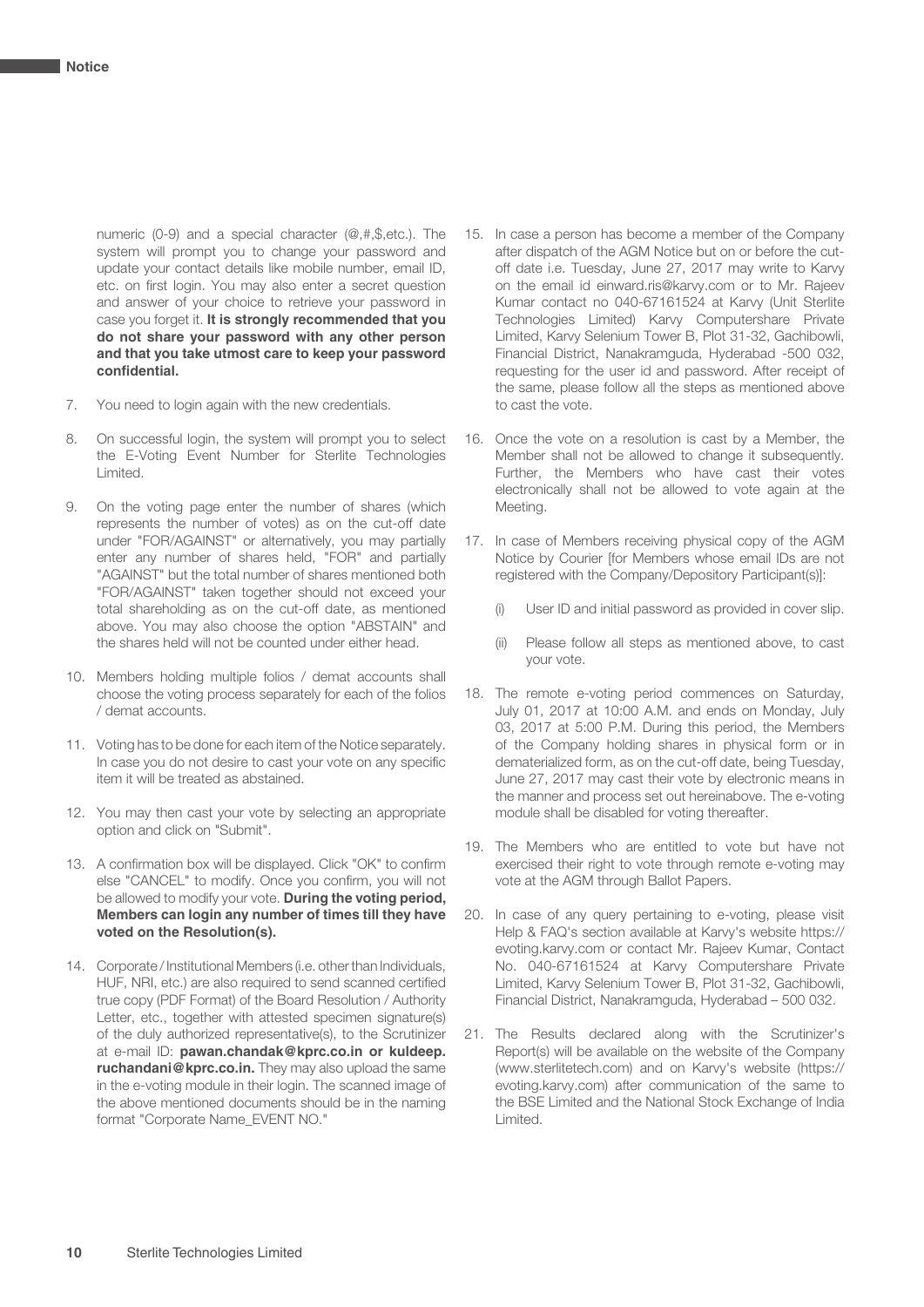

CIN - L31300MH2000PLC269261 Regd. Office: E 1, MIDC Industrial Area, Waluj, Aurangabad, Maharashtra- 431 136, India Email - secretarial@sterlite.com; Website – www.sterlitetech.com; Phone: +91 20 30514000; Fax: +91 20 30514113





#### **Venue : Sterlite Technologies Limited**

 E1, MIDC Industrial Area, Waluj Aurangabad – 431 136 Maharashtra, India Phone no. 0240-2558400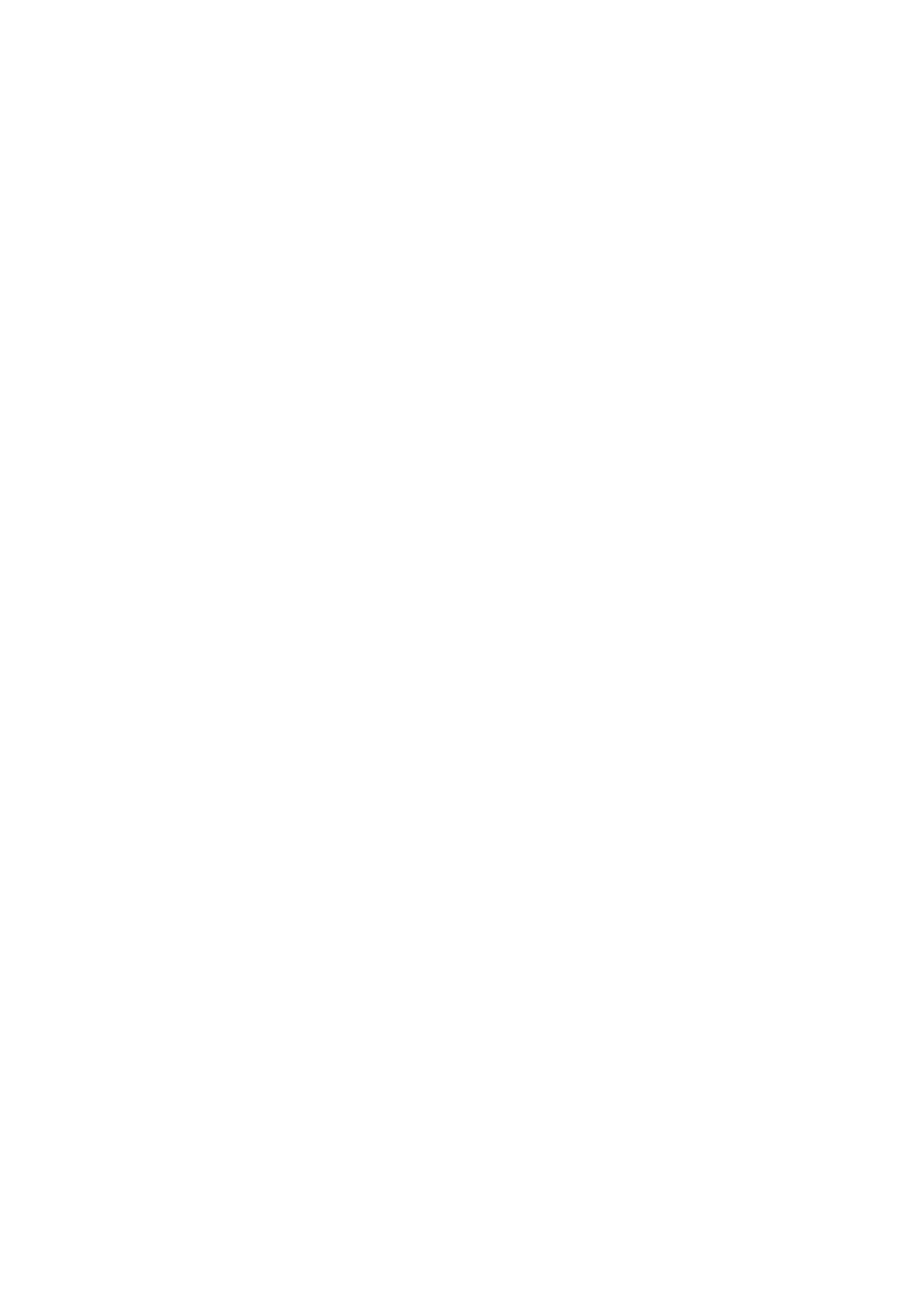

CIN - L31300MH2000PLC269261 Regd. Office: E 1, MIDC Industrial Area, Waluj, Aurangabad, Maharashtra- 431 136, India Email - secretarial@sterlite.com; Website – www.sterlitetech.com;

Phone: +91 20 30514000; Fax: +91 20 30514113

# **Attendance Slip**

**Annual General Meeting – July 04, 2017**

Registered Folio No./ DP ID No. / Client ID No.

|  |  |  |  |  | the contract of the contract of the contract of the contract of the contract of |  |  |  |  |  |
|--|--|--|--|--|---------------------------------------------------------------------------------|--|--|--|--|--|
|  |  |  |  |  |                                                                                 |  |  |  |  |  |

Number of shares held

| the contract of the contract of the contract of the contract of the contract of |  |  |  |  |  | . |  |  |  |  |
|---------------------------------------------------------------------------------|--|--|--|--|--|---|--|--|--|--|
|                                                                                 |  |  |  |  |  |   |  |  |  |  |

I certify that I am a member / proxy for the member of the Company.

I hereby record my presence at the ANNUAL GENERAL MEETING of the Company at the Registered Office of the Company at E 1, MIDC Industrial Area, Waluj, Aurangabad, Maharashtra- 431 136 India, on Tuesday, July 04, 2017 at 11.00 a.m. IST.

(in BLOCK letters)

Name of the member / proxy Signature of the member / proxy

**Note - PLEASE COMPLETE THIS ATTENDANCE SLIP AND HAND IT OVER AT THE ENTRANCE OF THE MEETING HALL**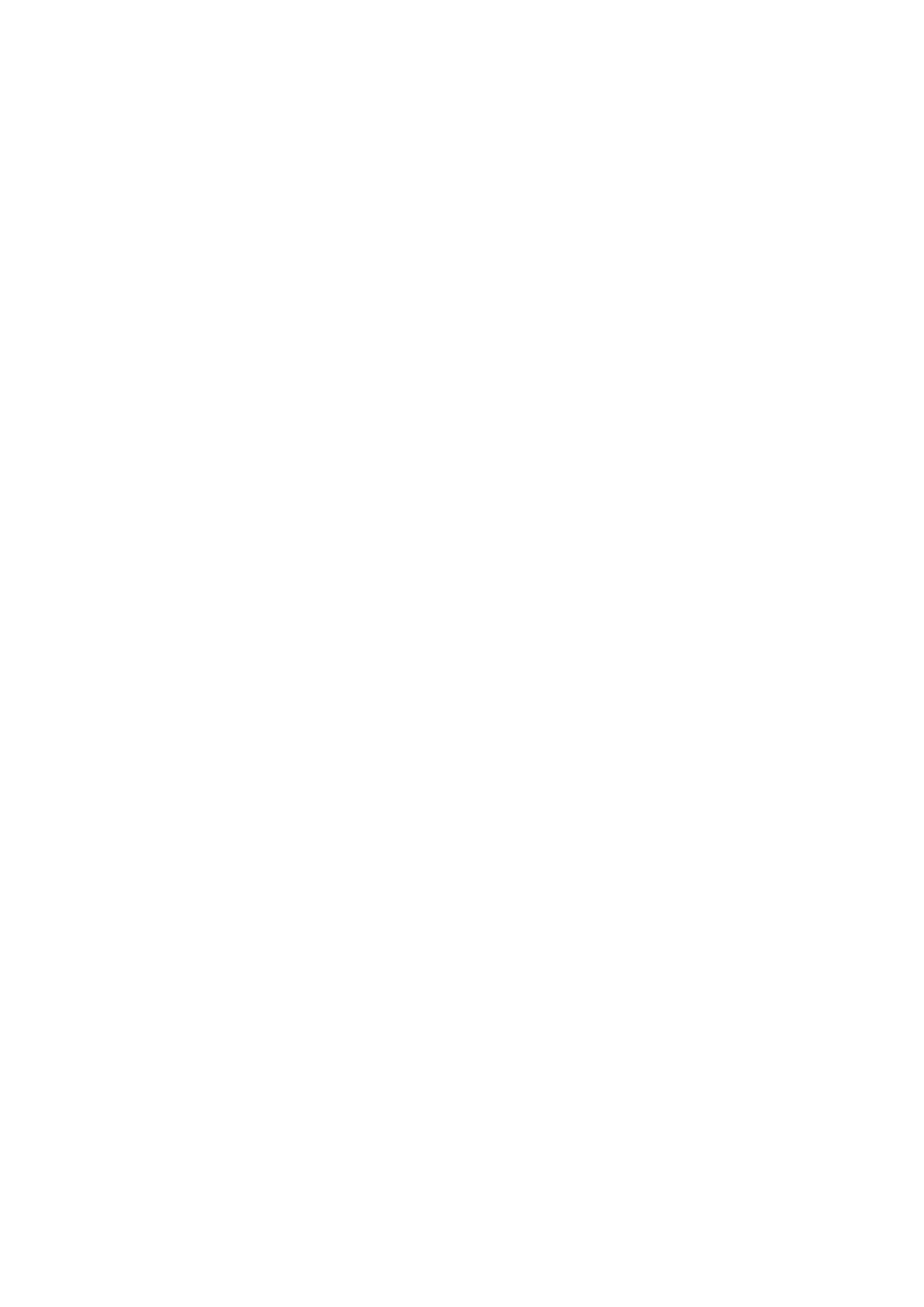

CIN - L31300MH2000PLC269261 Regd. Office: E 1, MIDC Industrial Area, Waluj, Aurangabad, Maharashtra- 431 136, India Email - secretarial@sterlite.com; Website – www.sterlitetech.com; Phone: +91 20 30514000; Fax: +91 20 30514113

# **Proxy Form**

| [Pursuant to Section 105(6) of the Companies Act, 2013 and Rule 19(3) of the Companies (Management and Administration) Rules, 2014] |
|-------------------------------------------------------------------------------------------------------------------------------------|
|                                                                                                                                     |
|                                                                                                                                     |
|                                                                                                                                     |
|                                                                                                                                     |
|                                                                                                                                     |
|                                                                                                                                     |
|                                                                                                                                     |
|                                                                                                                                     |
|                                                                                                                                     |
|                                                                                                                                     |
|                                                                                                                                     |
|                                                                                                                                     |
|                                                                                                                                     |
|                                                                                                                                     |
|                                                                                                                                     |
|                                                                                                                                     |
|                                                                                                                                     |

as my / our proxy to attend and vote (on a poll) for me / us and on my / our behalf at the Annual General Meeting of the Company, to be held on Tuesday, July 04, 2017 at 11.00 a.m. IST at the Registered Office of the Company at E 1, MIDC Industrial Area, Waluj, Aurangabad, Maharashtra - 431 136, India and at any adjournment thereof in respect of such resolutions set out in the Notice convening the meeting, as are indicated below:

| <b>Resolution</b><br>Number | Resolutions*                                                                                                                                                                                                                                                                                                                                                                                                     | For | Against                            |
|-----------------------------|------------------------------------------------------------------------------------------------------------------------------------------------------------------------------------------------------------------------------------------------------------------------------------------------------------------------------------------------------------------------------------------------------------------|-----|------------------------------------|
|                             | a) To receive, consider and adopt the financial statements of the Company for the year ended March 31, 2017 and the reports<br>of the Board of Directors and the Auditors thereon.<br>b) To receive, consider and adopt the consolidated financial statements of the Company for the financial year ended March 31,<br>2017 and the Report of the Auditors thereon.                                              |     |                                    |
|                             | To declare final dividend of $\bar{\tau}$ 0.75 per equity share for the financial year ended March 31, 2017 and to approve the interim dividend<br>of ₹ 0.50 per equity share, already paid during the year.                                                                                                                                                                                                     |     |                                    |
|                             | Appoint a director in place of Mr. Anil Kumar Agarwal, DIN (00010883) who retires by rotation and being eligible, offers himself<br>for re-appointment                                                                                                                                                                                                                                                           |     |                                    |
|                             | To approve the appointment of Statutory Auditors and to fix their remuneration                                                                                                                                                                                                                                                                                                                                   |     |                                    |
|                             | Approve the remuneration of the Cost Auditors                                                                                                                                                                                                                                                                                                                                                                    |     |                                    |
|                             | To offer or invite for subscription of Non-Convertible Debentures on private placement basis                                                                                                                                                                                                                                                                                                                     |     |                                    |
|                             | Raising of the funds through Qualified Institutional Placement (QIP)/ External Commercial Borrowings (ECBs) with rights of<br>conversion into Shares/Foreign Currency Convertible Bonds (FCCBs)/American Depository Receipts (ADRs)/Global Depository<br>Receipts (GDRs) /Optionally or Compulsorily Convertible Redeemable Preference Shares (OCPs/CCPs) etc. pursuant to Section<br>62 of Companies Act. 2013. |     |                                    |
|                             | Signed this day of _________, 2017                                                                                                                                                                                                                                                                                                                                                                               |     | Affix revenue<br>atamn of not loor |

Affix revenue<br>stamp of not less<br>than  $\bar{\tau}$  0.15